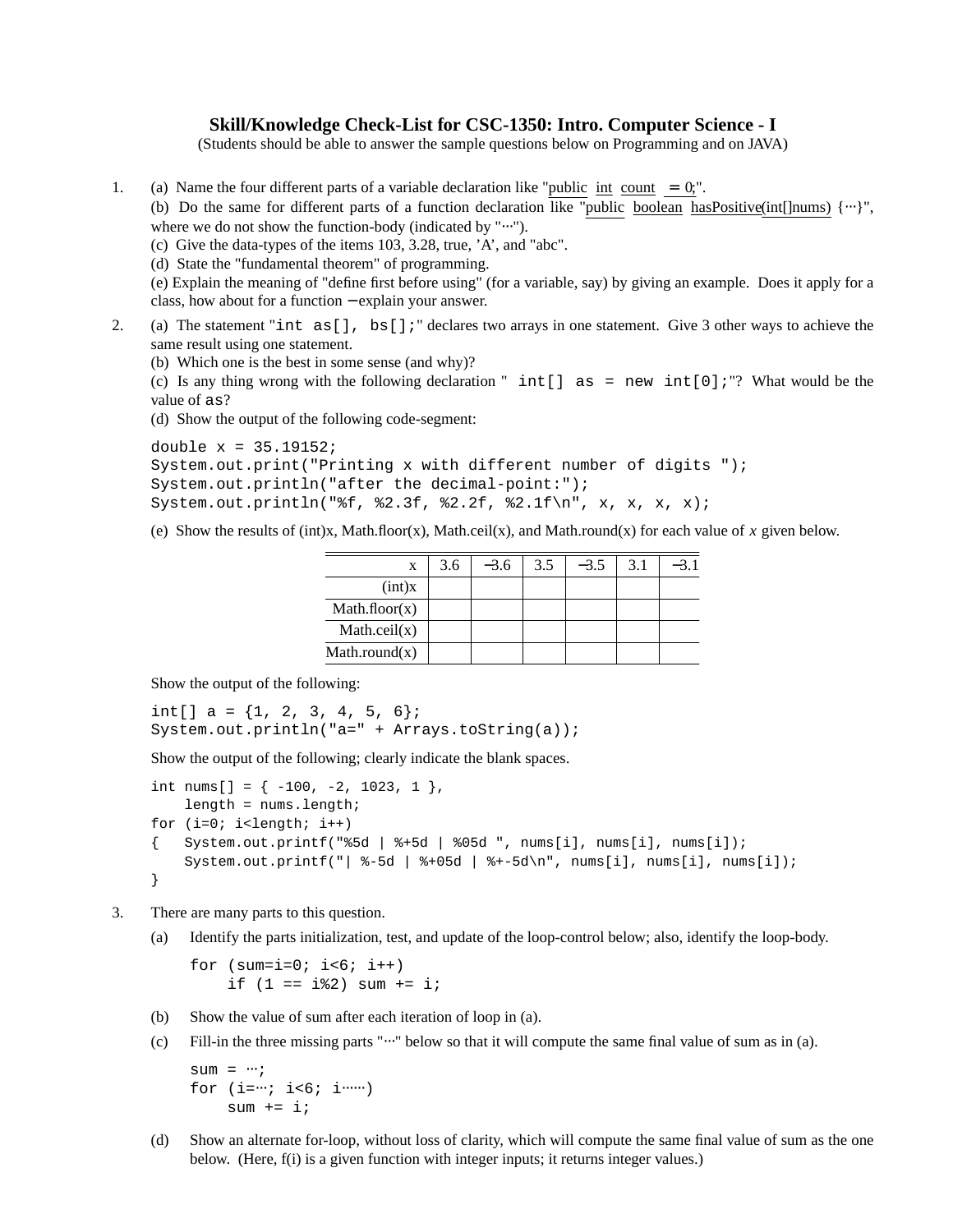```
sum = 0;for (i=0; i<n; i++)sum += f(i);
```
(e) Fill-in the missing parts "⋅⋅⋅" below which will give the same final value of sum, where f(i) is as in (d).

```
sum = 0;for (i=0; i<n; i+=2)sum + = \cdots;\cdot\cdot\cdot
```
- 4. There are many parts to this question.
	- (a) First, indicate the problem with scope of variables below and give a simple (with least modifications) corrected form. What will be the return-value for nums  $[$   $] = [-1, -2, 0, 2, 1]$  now? Then, show the code after it is thoroughly cleaned (eliminating any of "break" and "continue", if possible); avoid otherwise unnecessary changes and do not increase the computations in the process.

```
boolean hasPositive(int[] nums)
\{ int length = nums.length;
  for (int i=0; i<length; i++)
      if (0 < nums[i]) break;
      else continue;
  if (i < length) return(true);
  else return(false);
}
```
(b) First, show the values of remainder, small, and large after each iteration of the code below for small = 30 and large = 42; also, show the value returned by the function. Then, rewrite the for-loop using a do-while-loop and avoiding any unnecessary tests. Also, explain why for-loop is not appropriate here.

```
int gcd(int small, int large) //large >= small > 0
{ for (int i=0; i>=0; i++)
  { int remainder = large%small;
      if (0 < remainder)
         { large = small : small = remainder; }
      else return(small);
 }
}
```
- (c) Give a pair  $(m, n)$ ,  $m =$  small and  $n =$  large, such that there will be exactly one iteration of the original loop in (b), and also give the general condition that should hold between *m* and *n* for this to be true.
- (d) Show how to construct a pair  $(m', n')$  which will have  $k + 1$ -iterations of the loop in (b) if  $(m, n)$  causes  $k \ge 2$ iterations of the loop.
- (e) Show the flowcharts of the code given in (b) and of the final simplified code you obtained. How do these flowcharts justify the claim that the simplified code is superior to the original code?
- 5. Consider a function int[] positiveItems(int[] nums), that returns the array of positive items in nums[]. Thus, for nums  $[$   $] = [ 2, -1, -2, 3, -3]$ , the returned-array is  $[2, 3]$ , which is shorter in length than nums  $[$   $]$ . First, give the pseudocode for the two key steps in this function, and then give the complete code for the function.
- 6. Mark each method in the code below as 'R' (overriding), 'L' (overloading), or 'RL' (both) as appropriate.

```
public class A
{ public int i, j;
  public void add(int k) \{ i \leftarrow k : j \leftarrow k : \}public int add() { return(i + j);public A(int k) \{ i = j = k : \}public A(int i, int j) { this.i = i; this.j = j; }
}
```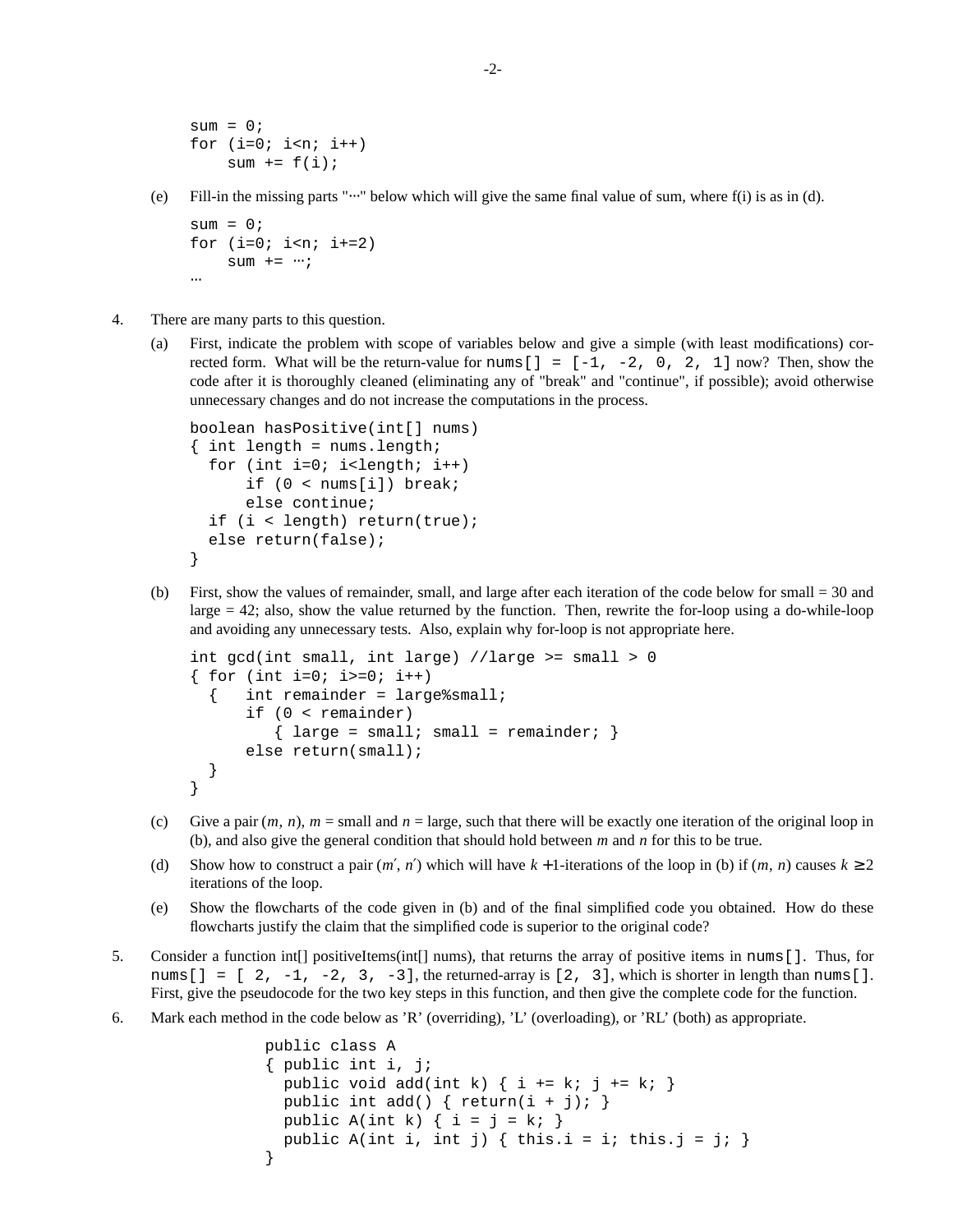7. (a) Show the value returned by "(new Linear(3.0, 5.0)). valueAt(1.1) given the following.

```
public class Linear
{ private final double c1, c0;
  public Linear(double c1, double c0)
  { this.c1 = c1; this.c0 = c0; }
  public double valueAt(double x)
  \{ return(c1*x + c0); \}}
```
(b) Assume that you are given the class Linear and you are told not to modify the class, but to create two functions double findC0(Linear linear) and double findC1(Linear linear) in your program for personal use. Fill-in the missing function-bodies below; you will need only one or two statements in each function.

```
double findc0(Linear linear)
\{ \ldots, \ldots \}}
double findc1(Linear linear)
\{ \ldots, \ldots \}}
```
(c) Give the code of a function that returns the value of x such that  $0 = \text{linear} \cdot \text{valueAt}(x)$ ; assume that either  $c1 \neq 0$  or  $c0 = 0$ .

8. First, for each of the three possible outputs below, give an example x and y that will cause that output; also, give the number of evaluations of conditions of the form ">=" for that *x* and *y*.

```
if ((x > = 0) \& (y > = 0))System.out.println("1st type");
else if (x \gt= 0)System.out.println("2nd type");
     else System.out.println("3rd type");
```
Then, rewrite the nested if-else statement that will (maximally) reduce the number of " $>=$ "-condition evaluations.

9. Write the appropriate word "null" or "default" or "parametrized" next to each constructor below.

```
public class A public class B
{ public int first, second; { public int first, second;
 public A() { } public B()
 public A(int i) { first = 0; second = 1; }
 \{ \text{first} = \text{second} = i; \} public B(int first, int second)
                           \{ this.first = first;} this.second = second;
                           }
                          }
```
- (a) What is the reason for giving them such names?
- (b) Show the output from each of the following (using "\_" to indicate spaces):

```
System.out.println("second = " + (new A()).second + ", second = " + (new A(1)).second);
```
System.out.println("second = " + (new B()).second + ", second = " + (new B(2, 3)).second);

- (c) Mark each declaration of the variable first as 1, 2, etc. and mark each use of the variable first also as 1, 2, etc to indicate the particular declaration of first being applied.
- (d) If we replace "public int first, second;" in class A by "private int first, second;" then the objects of class A becomes immutable (cannot change any of its fields/attributes) once created. In particular, we cannot create an instance of A with arbitrary values of first and second, where first ≠ second. What can we do, keeping the objects (instances) of type A immutable, and yet have arbitrary values for first and second?